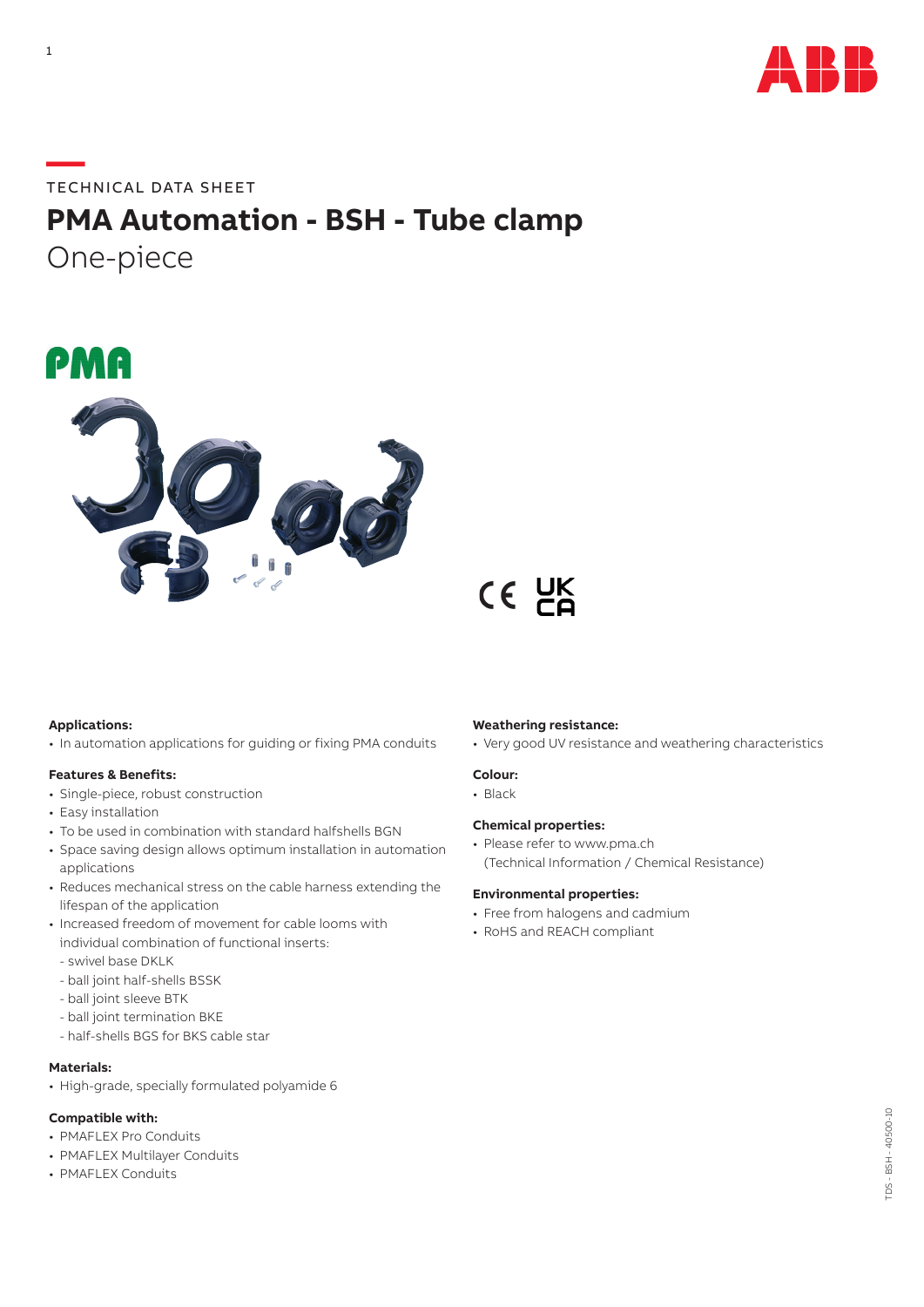| <b>Product selection:</b> |                            |                |                     |                         |       |      |      |                          |        |              |            |        |
|---------------------------|----------------------------|----------------|---------------------|-------------------------|-------|------|------|--------------------------|--------|--------------|------------|--------|
| Part no.                  | <b>Fits to half-shells</b> |                | <b>Conduit size</b> | Dimensions in mm (nom.) |       |      |      |                          | Weight | Packing unit |            |        |
| black                     | strain relief              | slide          | <b>NW</b>           | ID                      | A     | B    | C    | D                        | $E^*E$ | H            | kg/100 pcs | pcs/PU |
| <b>BSH-R23</b>            | BGN-S23T                   |                | 23                  | 34.9                    | 63.3  | 26.0 | 30.0 | $\sim$                   | 34.0   | 60.5         | 3.6        | 30     |
| <b>BSH-R23.</b>           | <b>BGN-S23G</b>            |                | 23                  | 34.9                    | 63.3  | 26.0 | 30.0 | ٠                        | 34.0   | 60.5         | 3.6        | 30     |
| <b>BSH-R29</b>            | BGN-S29T                   |                | 29                  | 41.3                    | 70.3  | 26.0 | 30.0 | $\overline{\phantom{a}}$ | 34.0   | 67           | 4.0        | 30     |
| <b>BSH-R29.</b>           | <b>BGN-S29G</b>            | <b>BGN-R29</b> | 29                  | 41.3                    | 70.3  | 26.0 | 30.0 | $\sim$                   | 34.0   | 67           | 4.0        | 30     |
| <b>BSH-R36</b>            | BGN-S36T                   |                | 36                  | 49.1                    | 81.6  | 26.0 | 30.0 | ٠                        | 36.0   | 77.5         | 5.5        | 20     |
| <b>BSH-R36.</b>           | <b>BGN-S36G</b>            | <b>BGN-R36</b> | 36                  | 49.1                    | 81.6  | 26.0 | 30.0 | $\sim$                   | 36.0   | 77.5         | 5.5        | 20     |
| <b>BSH-R48</b>            | BGN-S48T                   |                | 48                  | 61.0                    | 95.8  | 26.0 | 30.0 | $\sim$                   | 34.0   | 91           | 8.0        | 20     |
| <b>BSH-R48.</b>           | <b>BGN-S48G</b>            | <b>BGN-R48</b> | 48                  | 61.0                    | 95.8  | 26.0 | 30.0 | ۰                        | 34.0   | 91           | 8.0        | 20     |
| <b>BSH-R56</b>            | <b>BGN-S56G</b>            | <b>BGN-R56</b> | 56                  | 75.5                    | 112.6 | 30.0 | 60.0 | 30.0                     | 38.0   | 109.8        | 11.5       | 20     |
| <b>BSH-R70</b>            | <b>BGN-R70G</b>            | <b>BGN-R70</b> | 70                  | 96.5                    | 148   | 39.5 | 60.0 | 30.0                     | 45.0   | 142.5        | 24.0       | 20     |

\* Width dimension over half-shell Our customer service dept. or local distribution partner will be pleased to help you concerning product availability and lead time







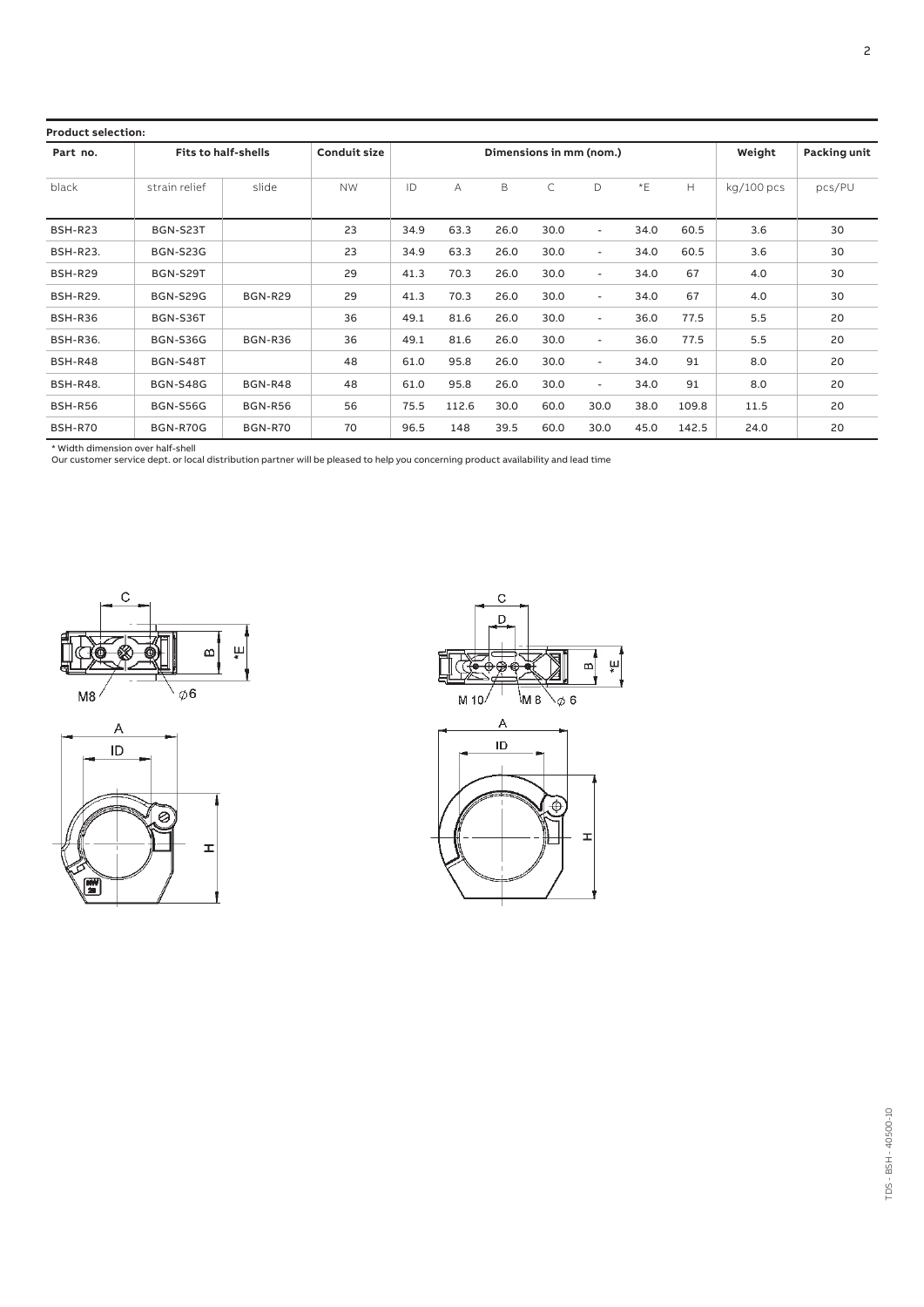#### **Examples for combination possibilities:**

The BSH tube clamp can be used to suit the application with different inserts.





 $\begin{array}{c} \hline \end{array}$